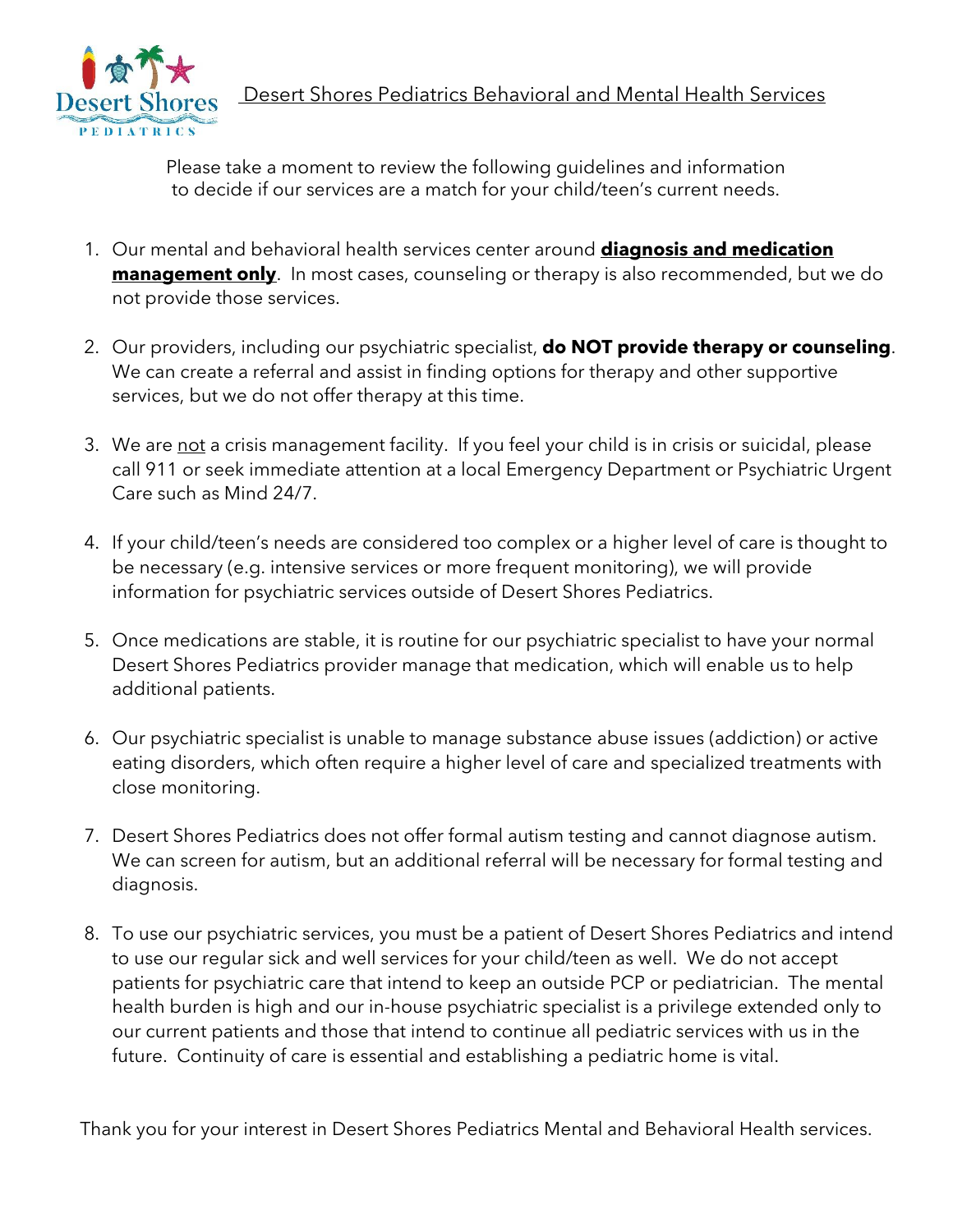

Desert Shores Pediatrics Behavioral Health Intake Forms

| Parental concerns/reason for visit:                                               |              |     |
|-----------------------------------------------------------------------------------|--------------|-----|
|                                                                                   |              |     |
| ,我们也不能在这里的人,我们也不能在这里的人,我们也不能不能不能不能不能不能不能不能不能不能不能不能不能不能。""我们的人,我们也不能不能不能不能不能不能不能不能 |              |     |
|                                                                                   |              |     |
| <u> 1989 - Jan Barnett, fransk politik (d. 1989)</u>                              |              |     |
|                                                                                   |              |     |
| <b>Family Information</b>                                                         |              |     |
| Please list family members in home:                                               |              |     |
| Name                                                                              | Relationship | Age |
| <u> 1989 - Johann Stoff, amerikansk politiker (d. 1989)</u>                       |              |     |
|                                                                                   |              |     |
|                                                                                   |              |     |
|                                                                                   |              |     |
|                                                                                   |              |     |
|                                                                                   |              |     |
|                                                                                   |              |     |
| If divorced, please list family members living in other parent's home:            |              |     |
| Name                                                                              | Relationship | Age |
|                                                                                   |              |     |
|                                                                                   |              |     |
|                                                                                   |              |     |
|                                                                                   |              |     |
|                                                                                   |              |     |
|                                                                                   |              |     |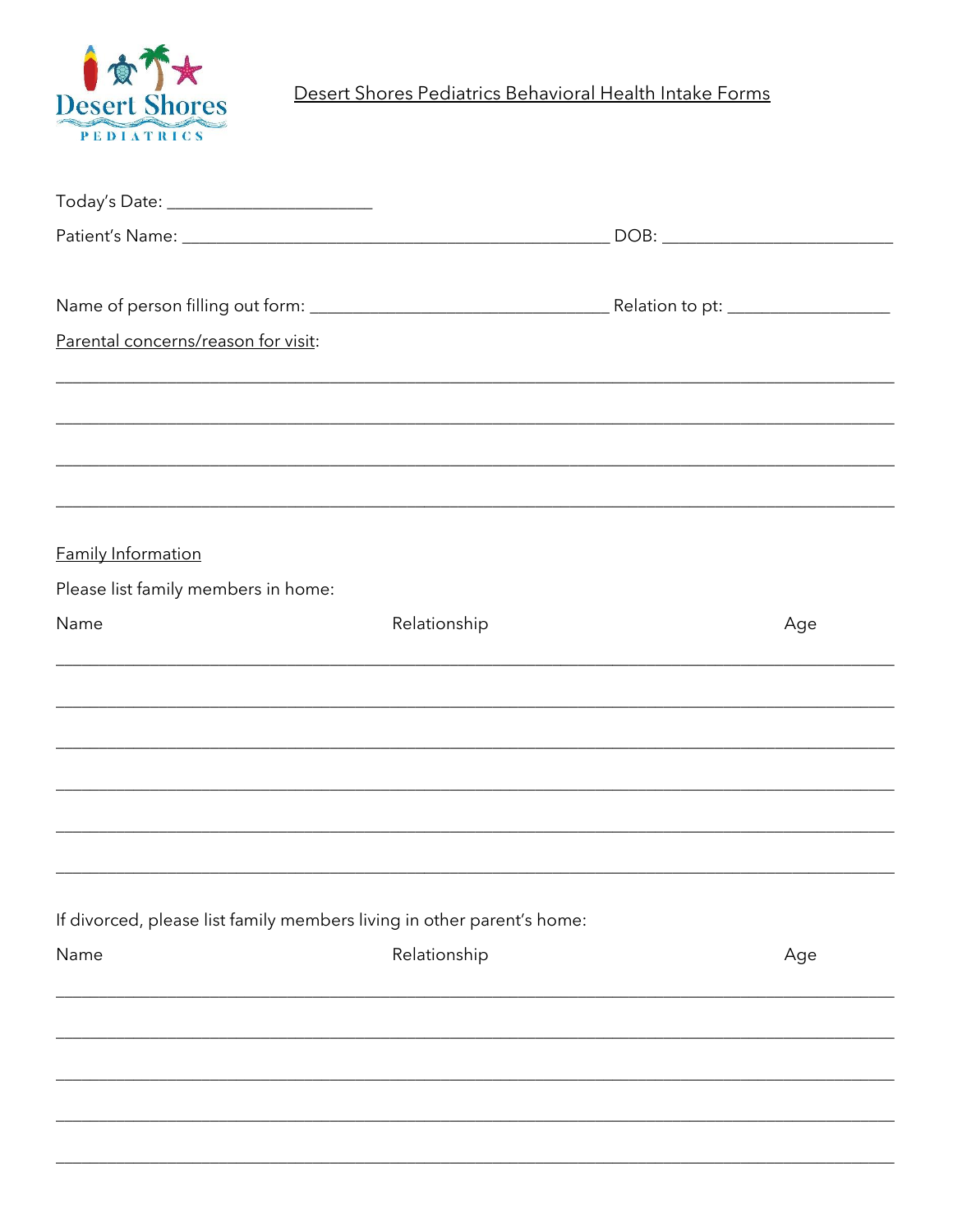| Developmental History                                                                                                             |
|-----------------------------------------------------------------------------------------------------------------------------------|
| Age of mother at child's birth: __________                                                                                        |
| Was pregnancy full-term (>37 weeks): Yes No: _____ weeks Birth weight: _________________                                          |
| Mother exposed to toxins/drugs/alcohol during pregnancy: No Yes: ___________________________________                              |
|                                                                                                                                   |
|                                                                                                                                   |
|                                                                                                                                   |
|                                                                                                                                   |
|                                                                                                                                   |
|                                                                                                                                   |
| Has your child ever had speech, occupational or feeding therapy: No Yes: __________________________                               |
| Has your child ever been diagnosed with a learning disability: No Yes: ____________________________                               |
|                                                                                                                                   |
| Current Grade: Current School: Current School: Current A's B's C's D's<br>F's                                                     |
| <b>Child's Health History</b><br>Does your child have chronic health problems (asthma, heart conditions, diabetes):<br>Yes<br>No. |
| Does your child have a history of any of the following:                                                                           |
| Heart problems (chest pain, fainting, murmur, rhythm issues): No                                                                  |
| Dizziness or headaches:<br>No                                                                                                     |
| Seizure, tics or other neurological problems: No Yes: ___________________________                                                 |
|                                                                                                                                   |
|                                                                                                                                   |
| <b>Previous or Current Therapies</b>                                                                                              |
| Previous or current counseling/therapy: No<br>Yes                                                                                 |
|                                                                                                                                   |
| Any behavioral diagnostic evaluation before (PCP, psychiatrist, hospital, social worker):<br>No<br>Yes                            |
|                                                                                                                                   |
|                                                                                                                                   |

\_\_\_\_\_\_\_\_\_\_\_\_\_\_\_\_\_\_\_\_\_\_\_\_\_\_\_\_\_\_\_\_\_\_\_\_\_\_\_\_\_\_\_\_\_\_\_\_\_\_\_\_\_\_\_\_\_\_\_\_\_\_\_\_\_\_\_\_\_\_\_\_\_\_\_\_\_\_\_\_\_\_\_\_\_\_\_\_\_\_\_\_\_\_\_\_\_\_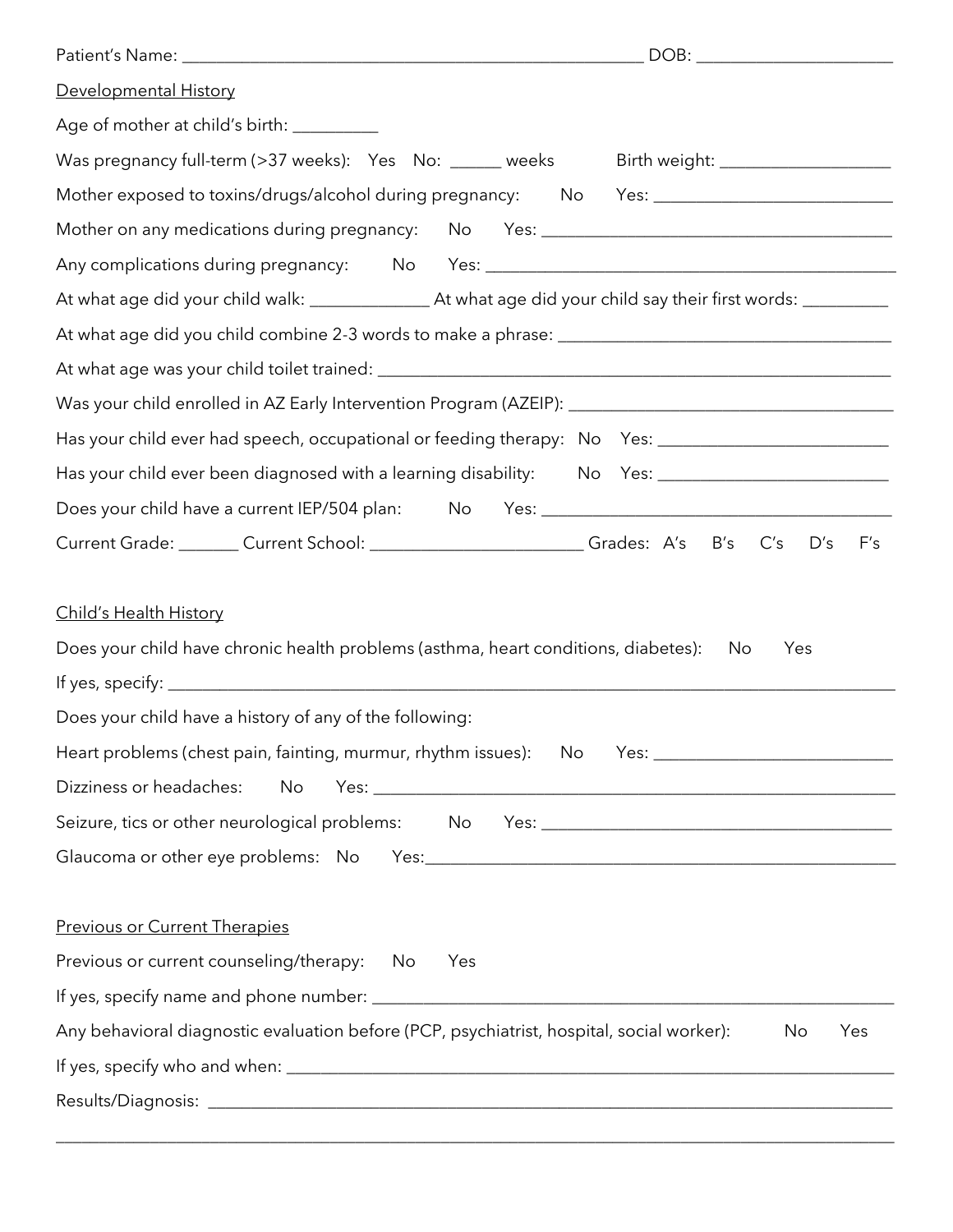| Previous or Current Therapies Con't                                          |    |                                                                                            |  |  |
|------------------------------------------------------------------------------|----|--------------------------------------------------------------------------------------------|--|--|
| Was medication prescribed: No                                                |    | Yes                                                                                        |  |  |
|                                                                              |    |                                                                                            |  |  |
|                                                                              |    |                                                                                            |  |  |
| Any psychiatric hospitalization: No                                          |    | Yes                                                                                        |  |  |
|                                                                              |    |                                                                                            |  |  |
|                                                                              |    |                                                                                            |  |  |
|                                                                              |    | Any self-harming behaviors (cutting, scratching, headbanging, hitting self):<br>No.<br>Yes |  |  |
|                                                                              |    |                                                                                            |  |  |
| Any aggression towards others: No                                            |    | Yes                                                                                        |  |  |
|                                                                              |    |                                                                                            |  |  |
| Intensive outpatient program or day treatment attendance:                    |    | No<br>Yes                                                                                  |  |  |
|                                                                              |    |                                                                                            |  |  |
| Any history of physical, mental, or sexual abuse: No                         |    | Yes                                                                                        |  |  |
|                                                                              |    |                                                                                            |  |  |
|                                                                              |    |                                                                                            |  |  |
| Recent stressors in the last year:                                           |    |                                                                                            |  |  |
| Family accident, illness or death: No                                        |    |                                                                                            |  |  |
| Parental divorce/separation:                                                 | No |                                                                                            |  |  |
| Loss of job/financial concerns:                                              | No |                                                                                            |  |  |
| Family move:                                                                 | No |                                                                                            |  |  |
| School change:                                                               | No |                                                                                            |  |  |
| Other:                                                                       |    |                                                                                            |  |  |
|                                                                              |    |                                                                                            |  |  |
| <b>Family History</b> (please list family members with any of the following) |    |                                                                                            |  |  |
|                                                                              |    |                                                                                            |  |  |
|                                                                              |    |                                                                                            |  |  |
|                                                                              |    |                                                                                            |  |  |
|                                                                              |    |                                                                                            |  |  |
|                                                                              |    |                                                                                            |  |  |
|                                                                              |    |                                                                                            |  |  |